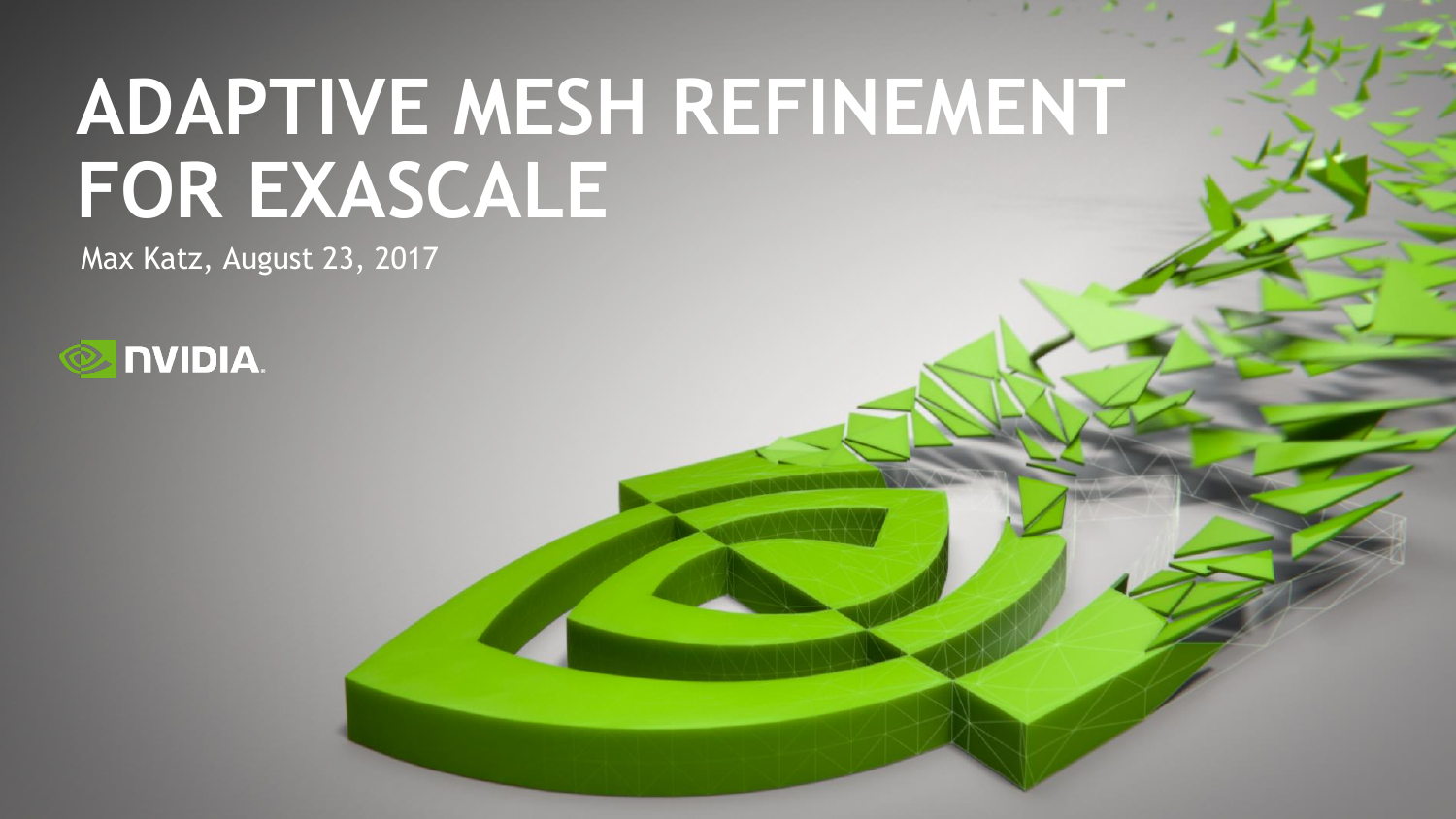#### **AMR-ENABLED SCIENCE**

#### **ASTROPHYSICS AND COSMOLOGY**

#### **COMBUSTION**









#### **ACCELERATORS MULTIPHASE FLOW**







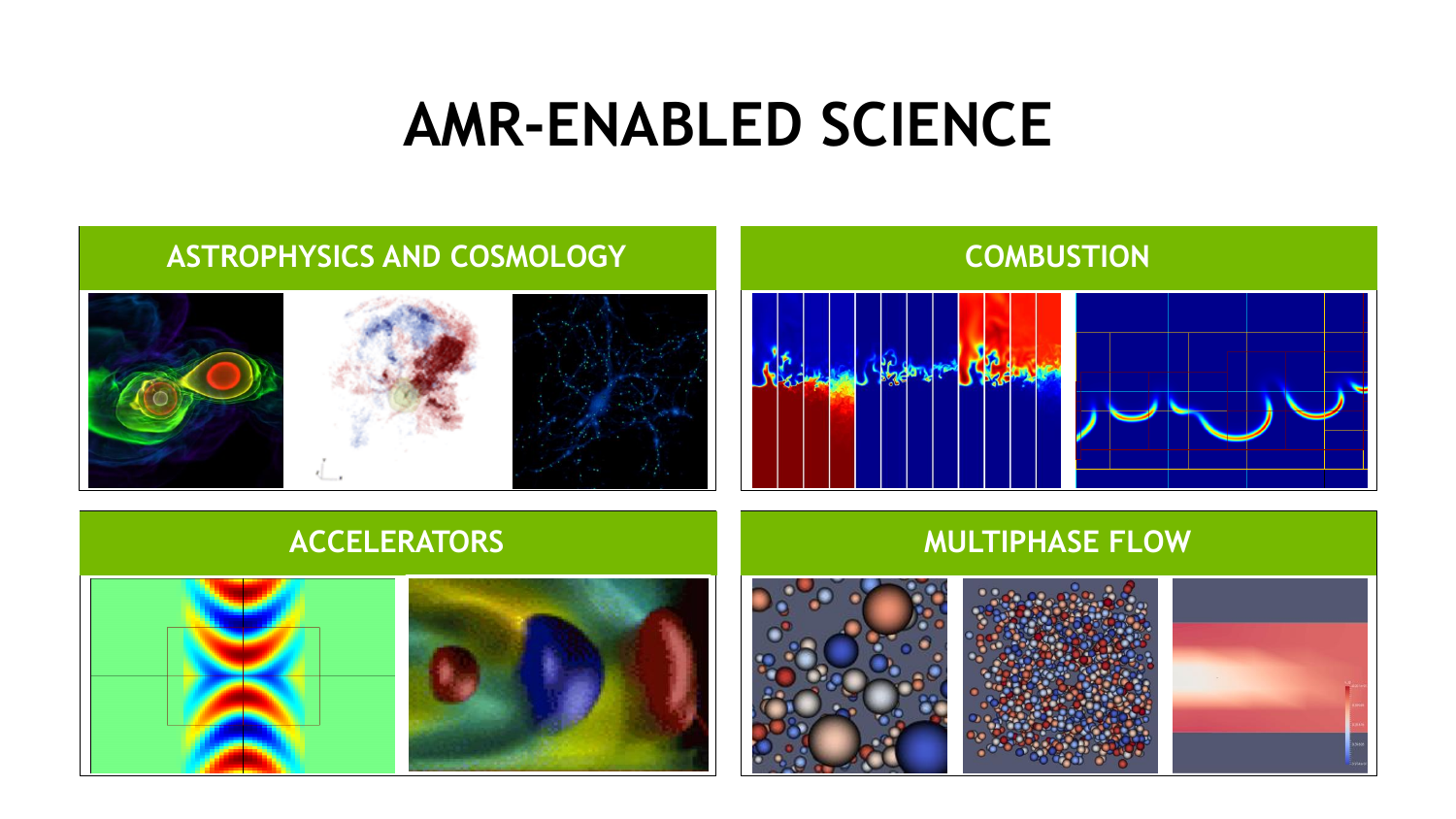

Block-structured AMR

Solution state defined on hierarchy of levels

Levels are unions of (logically) rectangular grids

Grids are dynamically adjusted





#### Data is in the form of

Zone center/edge/corner data

Particles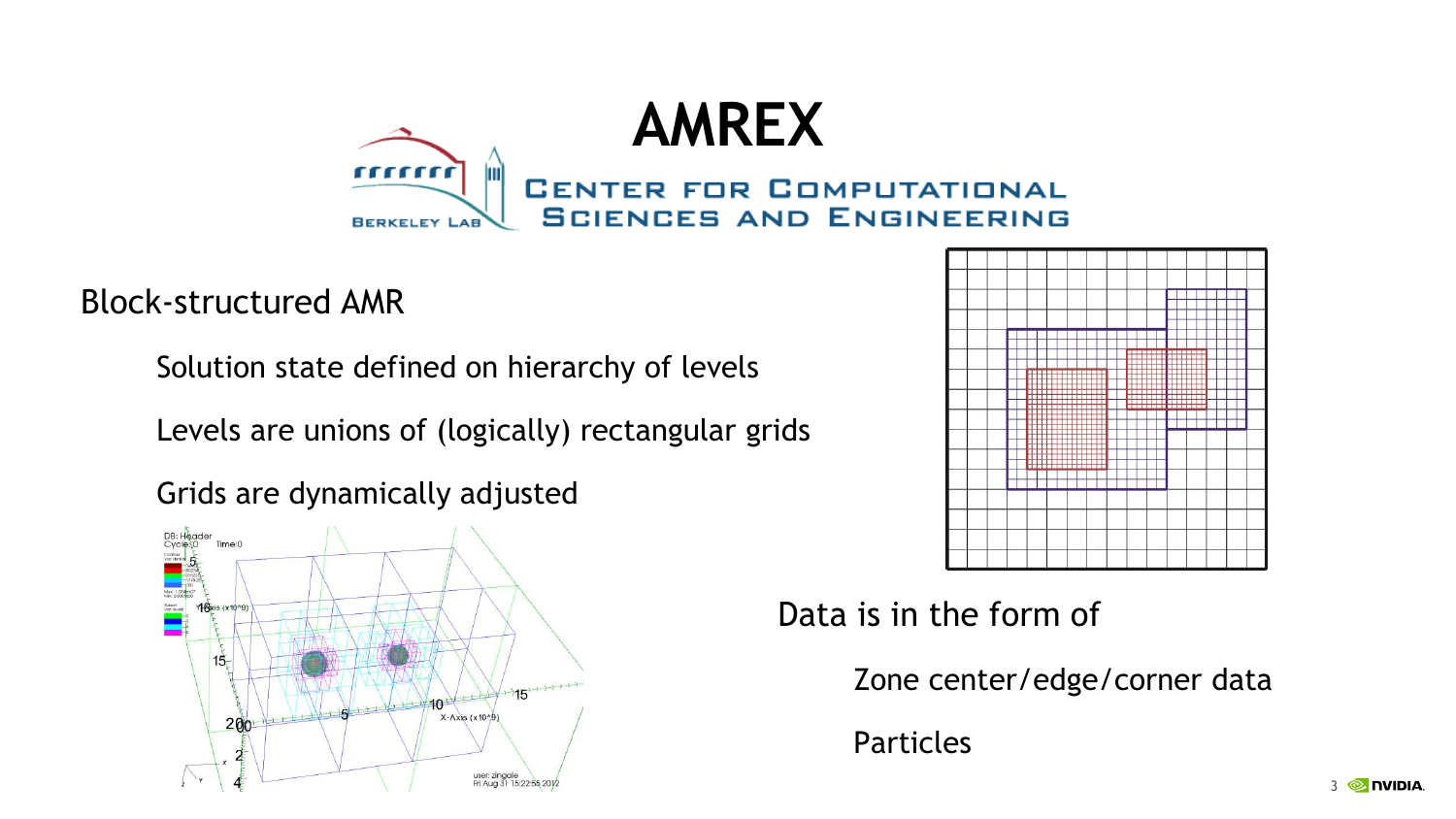## **ON-NODE CPU PERFORMANCE**

Standard approaches for per-core performance

Vectorization, code transformation, autotuning

Logical tiling used to improve serial, parallel performance

Data layout unchanged; different unit of work

Tiling is hidden in iterator over mesh patches

Leads to more efficient memory access





Data provided by Weiqun Zhang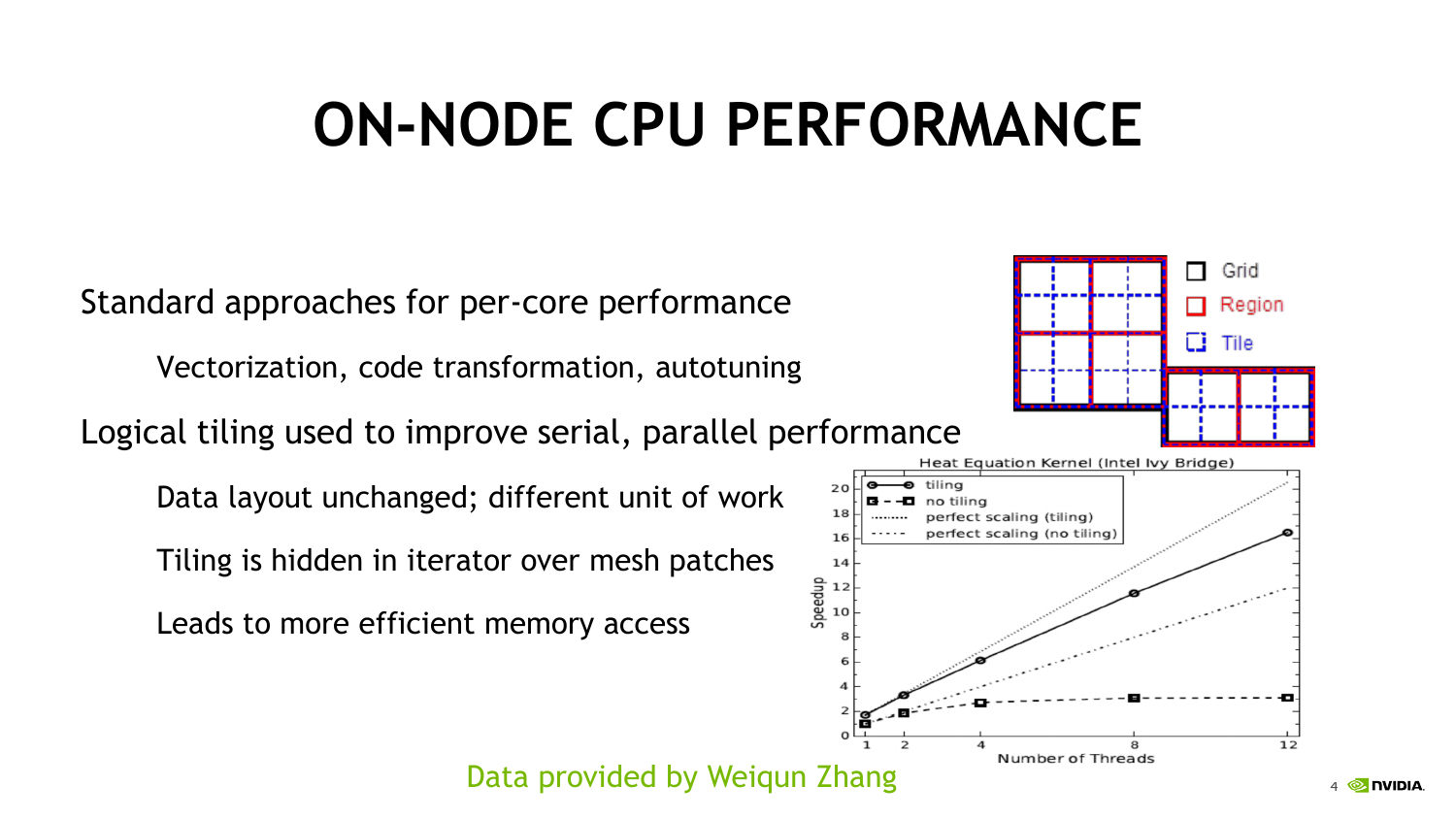#### **AMREX GRID ITERATOR APPROACH**

```
for (MFIter mfi(state); mfi.isValid(); ++mfi)
```

```
box = mfi.tildebox ();
local state = state[mfi];evolve(local state, box);
```
{

}

This iterator is configured to loop over grids or tiles, and could do particles instead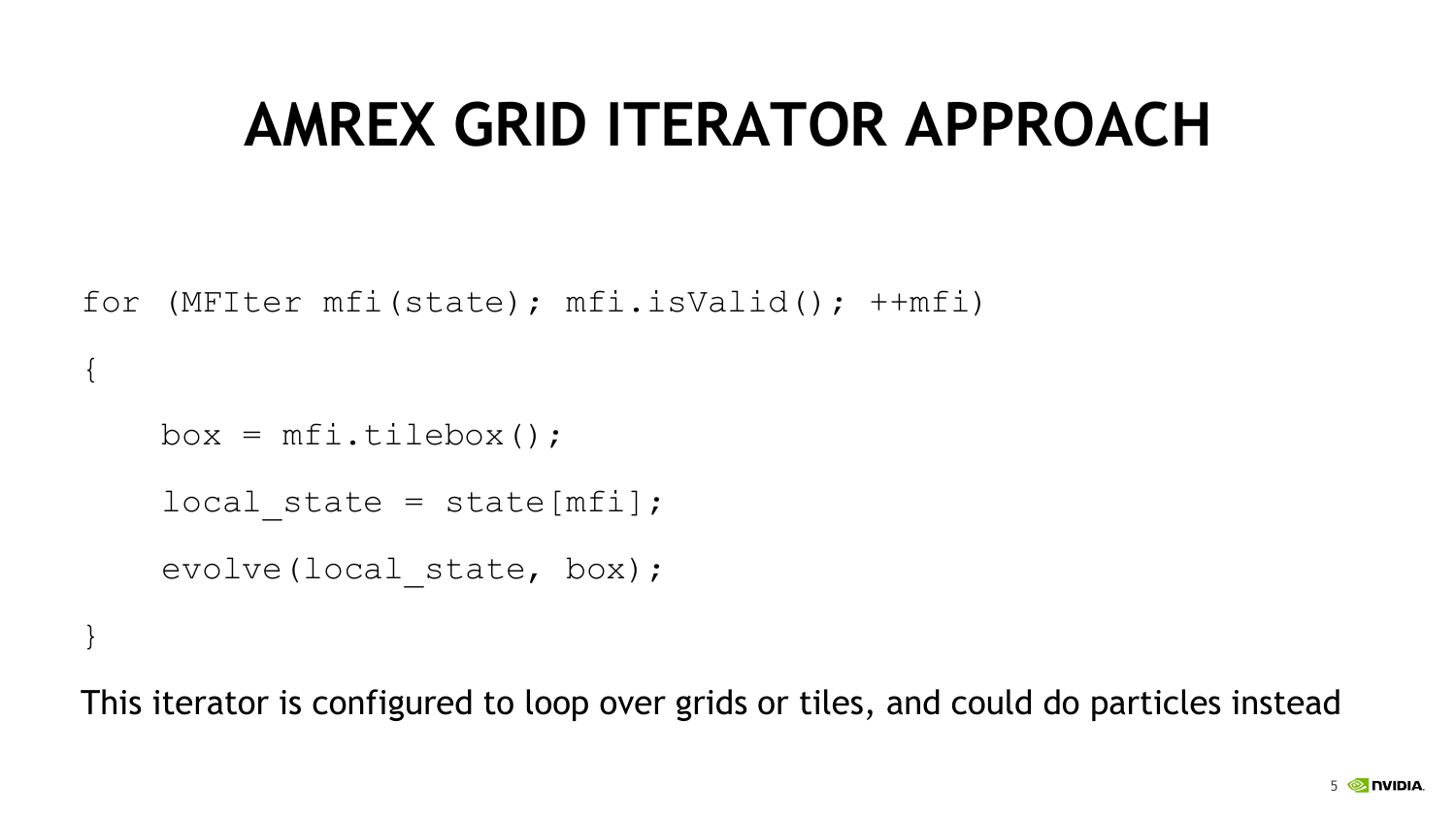## **AMREX ASTROPHYSICS CODES**

Castro: compressible hydrodynamics, self-gravity, nuclear reactions

Maestro: low-Mach number hydrodynamics, self-gravity, nuclear reactions

Nyx: cosmological hydrodynamics

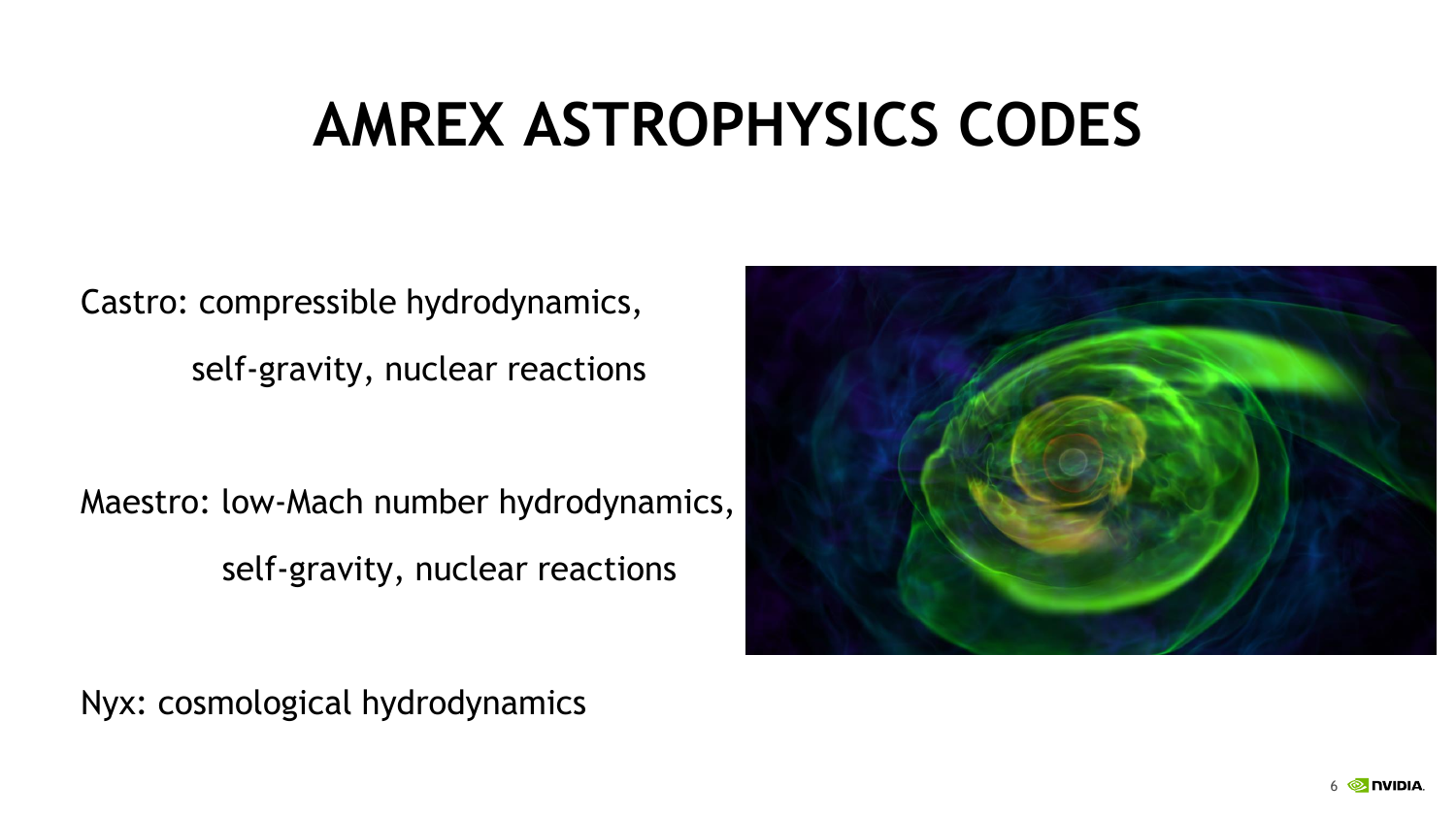## **PERFORMANCE ANALYSIS TEST APPLICATION**

StarLord: mini-app version of Castro hydrodynamics

Sedov blast wave with an astrophysical twist

13 fluid species

Realistic astrophysical equation of state

Method of lines integration

Performance measured with standard Figure of Merit

FOM == zones evolved per microsecond

Usually measured with  $128<sup>3</sup>$  to 256<sup>3</sup> zones on the grid

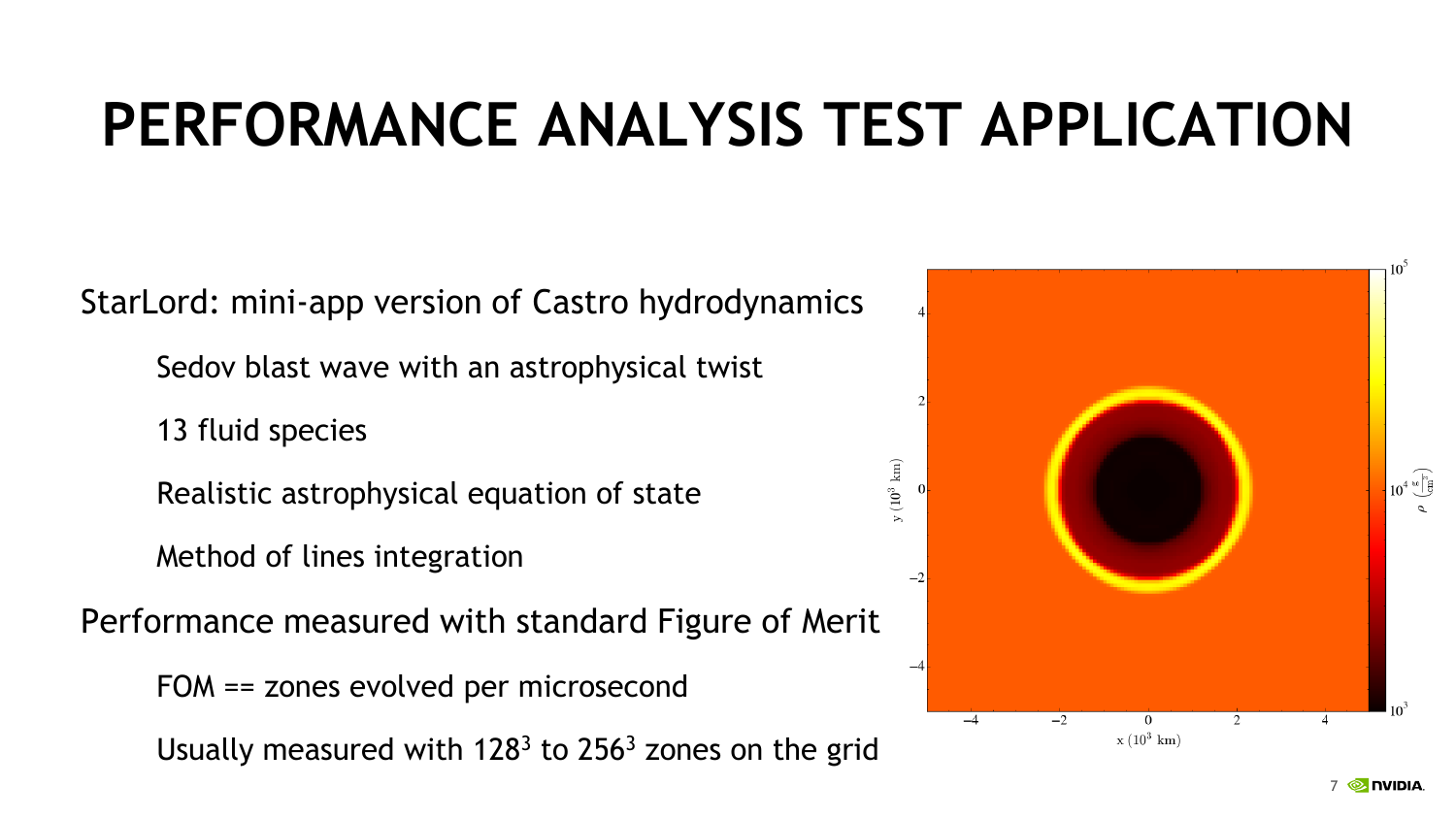#### **MINI-APP TEST RESULTS ON KNL**



8 מוטח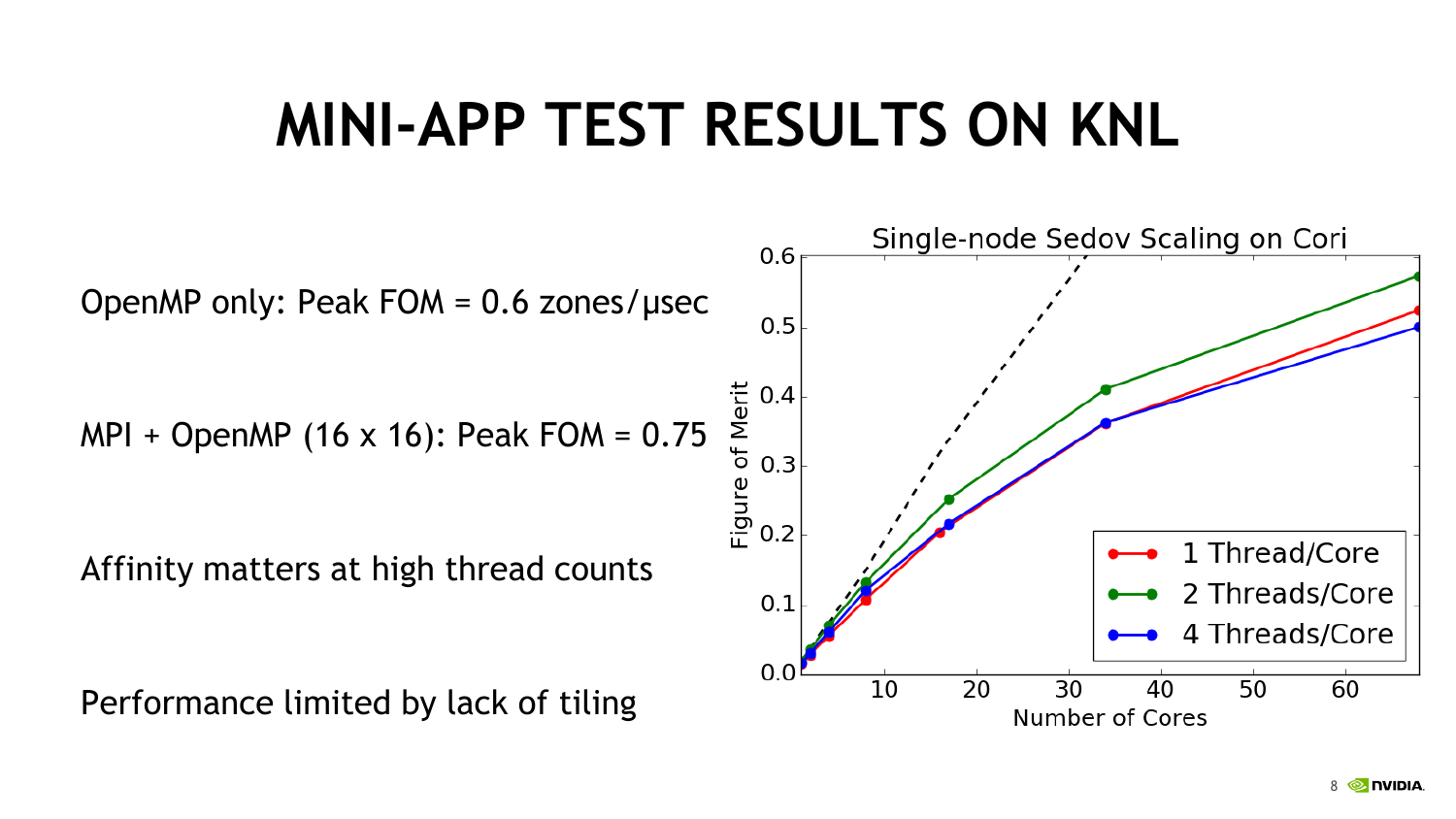### **PARTICLE SCALING RESULTS ON KNL**

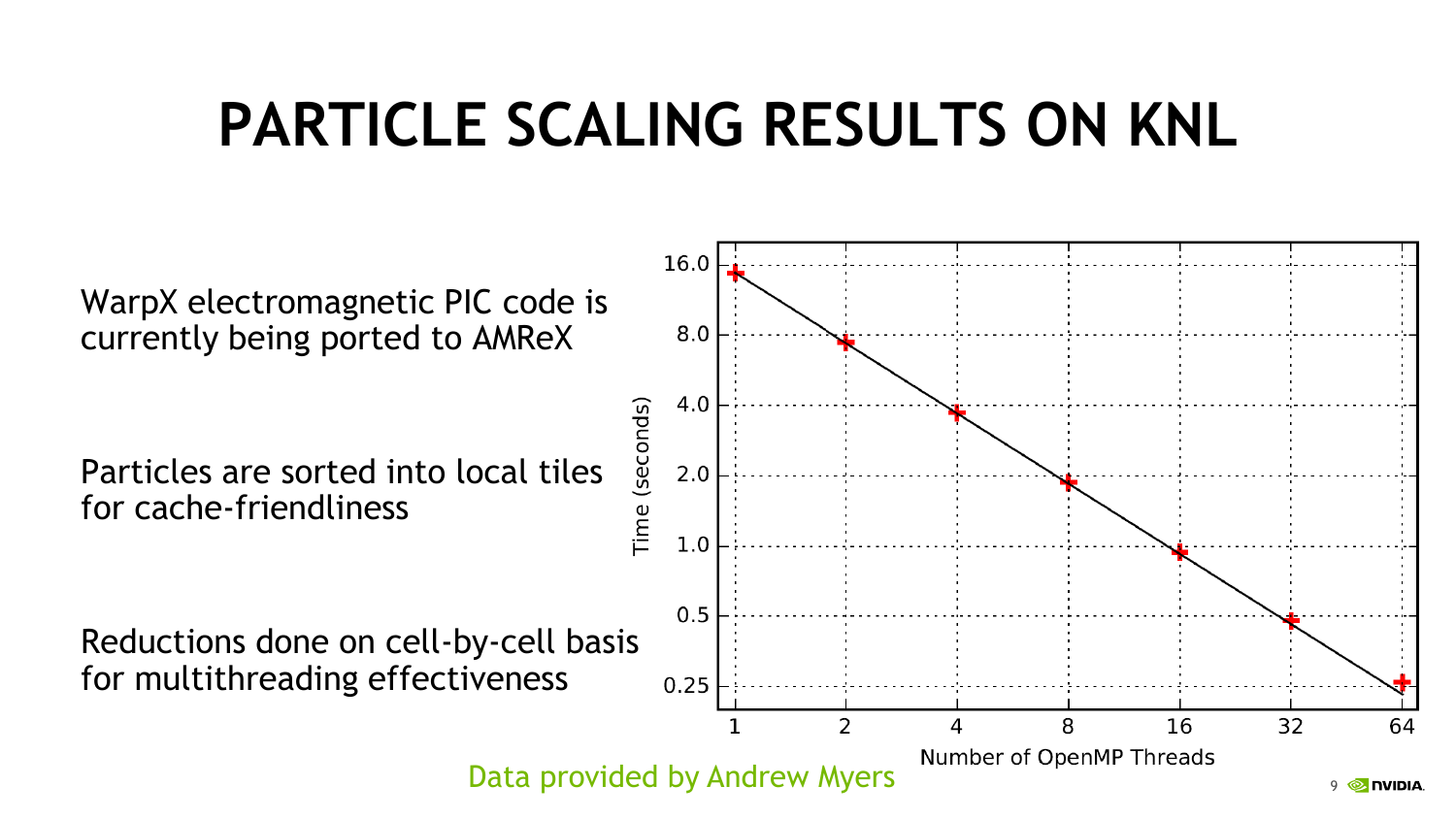## **EVALUATING A GPU STRATEGY**

Use Unified Memory and C++ iterators to hide complexities of data motion Keep data resident as long as possible to avoid transfer costs

Initial MPI approach: rely on managed memory to do the right thing

Evaluating approach with traditional (non-managed) memory

CUDA Fortran used to offload compute onto the device with minimal code markup We will also examine OpenMP and OpenACC for offloading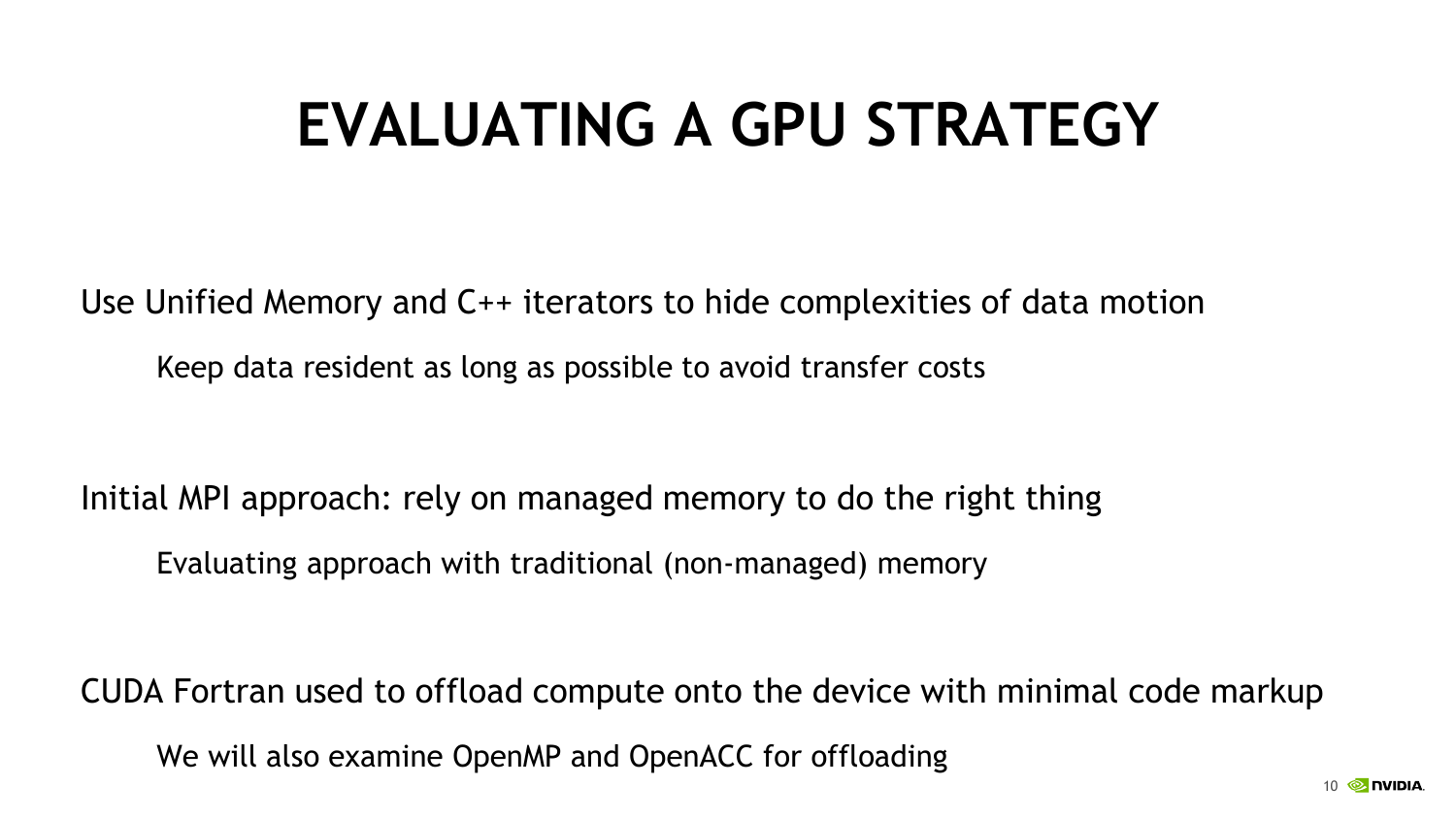## **GRID LOOPING STRATEGY FOR THE GPU**

```
for (MFIter mfi(state); mfi.isValid(); ++mfi) 
{
    local state = state[mfi];box = mfi.tillebox();evolve(local state, box);
                                                                 ++mfi: asynchronously 
                                                                 perform operations for 
                                                               each grid (e.g. reductions)
                                                              state[mfi]: prefetch the data 
                                                              from this grid to the device
                                                                 ~MFIter: perform device 
                                                                 synchronize, optionally 
                                                                  Function call: launch 
                                                                     device kernel
                                                                  Grid loop is not tiled
```
}

prefetch data back to host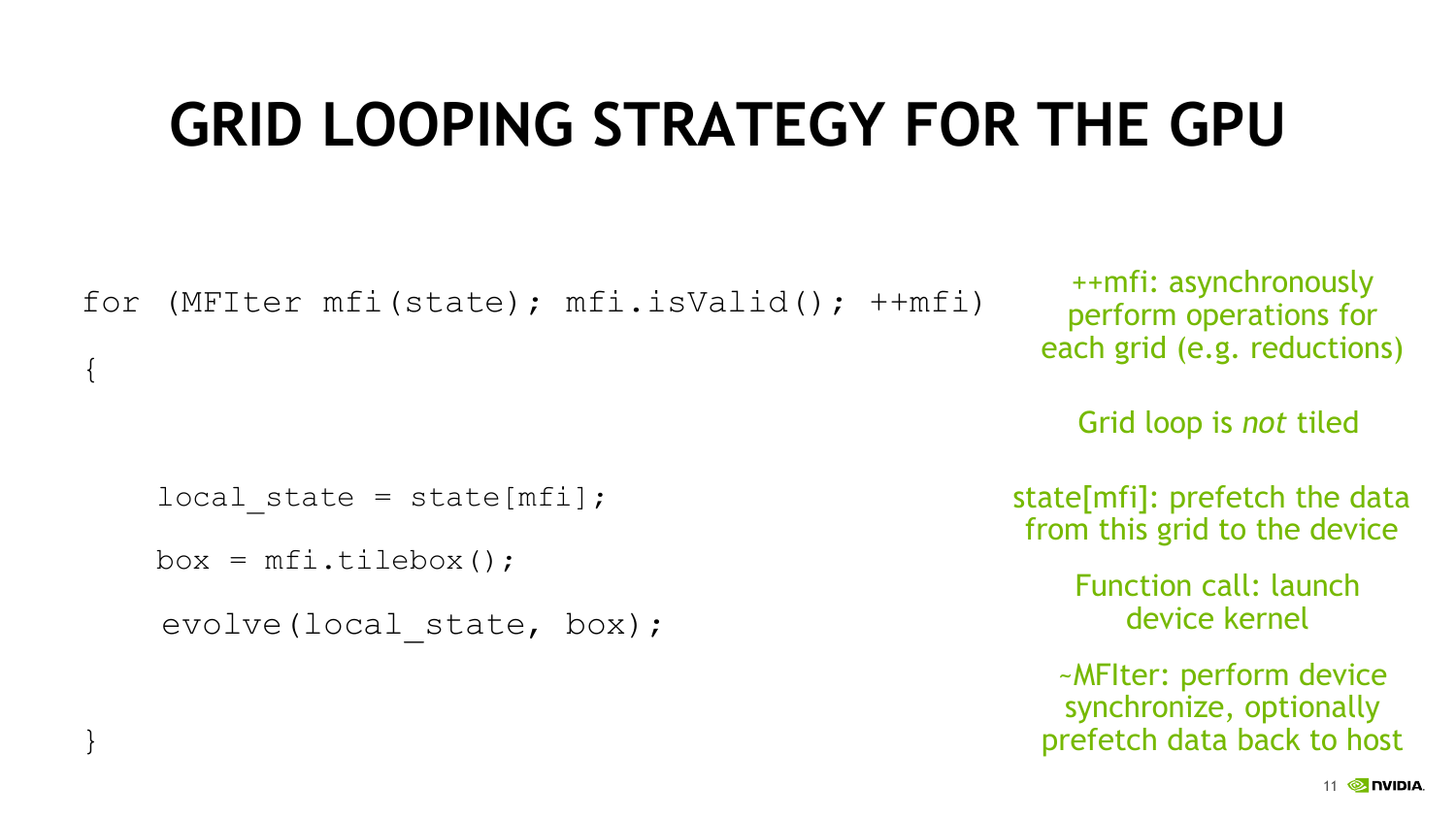## **MINI-APP TESTING ON SUMMITDEV**

IBM Minsky nodes with 20 POWER 8 cores, 4 NVIDIA P100 GPUs at OLCF

Single POWER 8 core: FOM = 0.03 zones/μsec

20 POWER 8 cores: Peak FOM = 0.37 zones/μsec

Single P100 Peak FOM: 1.2 zones/μsec for single grid Scaling to four GPUs: FOM = 3.1 zones/usec  $(128<sup>3</sup>)$ , 3.8 zones/usec  $(192<sup>3</sup>)$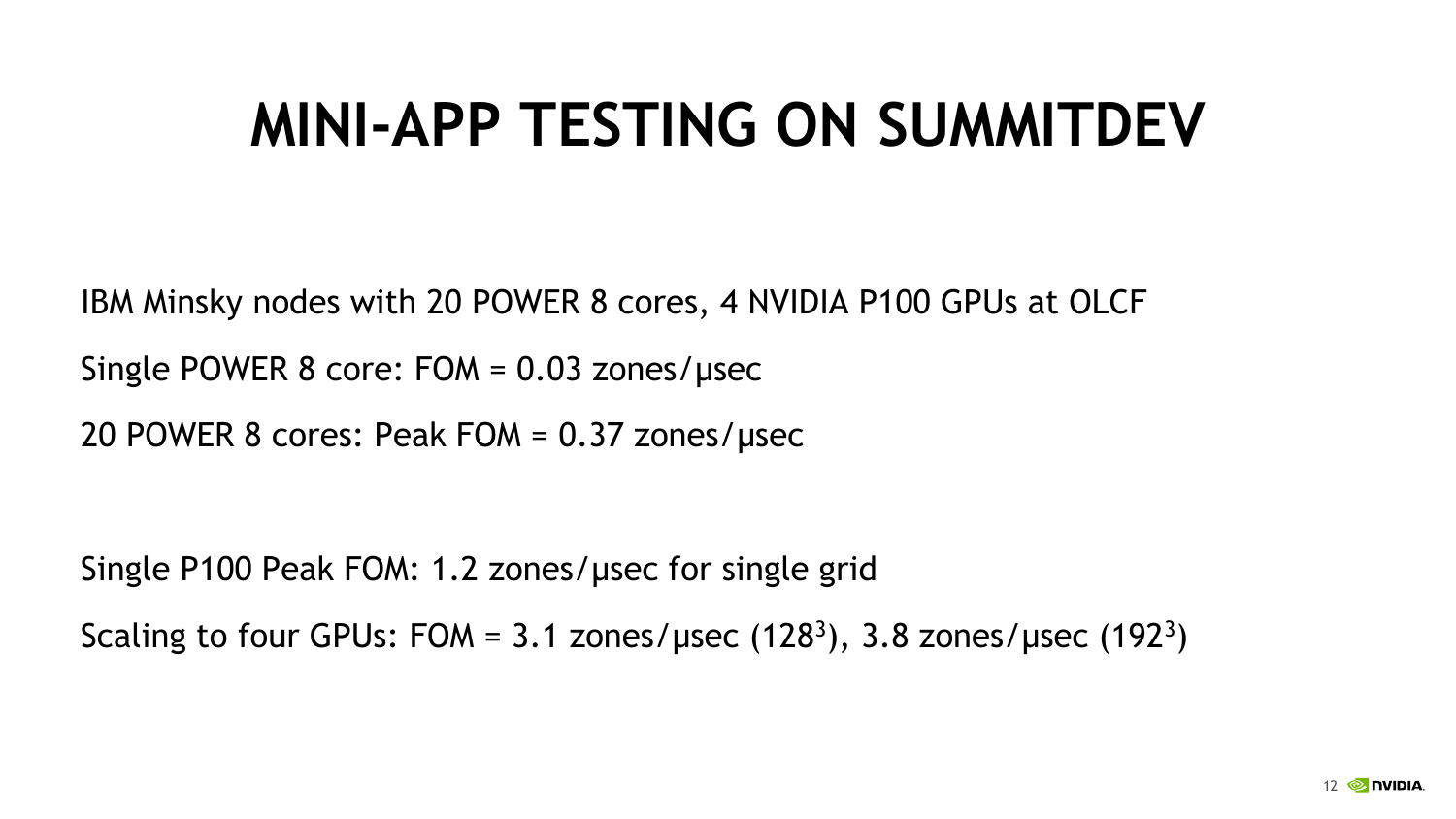#### **AMREX COLLABORATORS**

LBL: Ann Almgren, Vince Beckner, John Bell, Marc Day, Andrew Myers, Brian Friesen, Andy Nonaka, Weiqun Zhang

Stony Brook: Maria Barrios-Sazo, Don Willcox, Mike Zingale

MSU: Adam Jacobs

LANL: Chris Malone

<https://github.com/AMReX-Codes>

<https://github.com/AMReX-Astro>